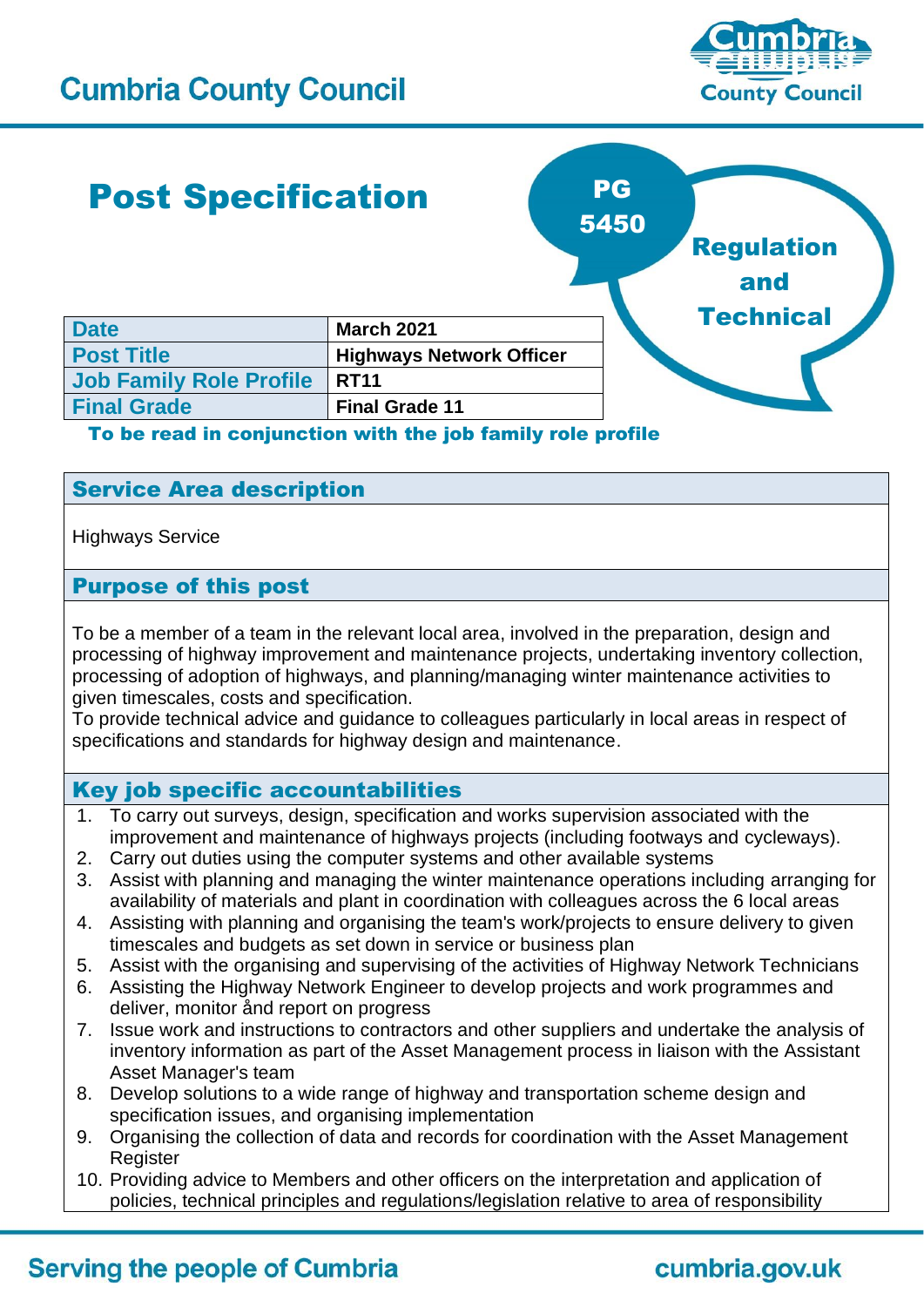- 11. Determining compliance with Council policies and regulatory frameworks, and ensuring their application
- 12. Preparing reports including the drafting of Cabinet and local committee reports
- 13. Drafting of and reviewing relevant operational and quality management procedures and checklists
- 14. Attend meetings and present reports in the Highway Network Engineer's absence
- 15. Representing the Council's and Directorate's best interests at all times by ensuring effective communications within the Council, with external organisations and the general public
- 16. Take part in effective liaison with internal and external stakeholders as part of the delivery of projects and/or the relevant service. Liaise effectively and coordinate working with colleagues operating across the Highways and Transportation service
- 17. Contributing to effective team working and providing assistance to on-the-job training of colleagues as well as giving technical guidance, support and training to team members and colleagues
- 18. Assist in allocating and checking work of colleagues in the relevant work area

#### **Please note annual targets will be discussed during the appraisal process** Key facts and figures of the post

**Budget Responsibilities** • **Staff Management Responsibilities** •

**Other** •

### Essential Criteria - Qualifications, knowledge, experience and expertise

- A relevant degree or NVQ Level 5 in appropriate discipline or equivalent
- Can demonstrate expertise in own relevant professional field
- Experience in dealing with customers and service providers.
- Financial management experience and working with financial management systems
- Experience of effective communication with Councillors
- Experience of managing complex projects and contracts to successful outcomes in highways related field
- Experience of working in the relevant service area and of the business and the context in which it operates
- Political processes and structures
- Thorough knowledge of application of standards, specifications, systems, guidelines, regulations, policies, and legislation appropriate to relevant work areas or service performance management.
- Contract/partnership management.
- Asset management, project, programme and risk management.
- Evidence of continuing personal and professional development
- Construction Design Management Regulations
- Can provide evidence of efforts made to keep up to date with changes in the industry sector and local government
- Knowledge of the industry standard computer systems available to assist with the design and specification of highway schemes
- Political awareness and sensitivity
- Able to support the Council at meetings with councillors and outside organisations, to communicate effectively, both orally and in writing, in public, partnership, commercial and council settings.
- Able to develop and maintain effective working relationships at all internal levels and externally with partners and others.
- Direct staff and work as an effective team member.
- Financial management.
- Able to work under pressure and achieve deadlines.